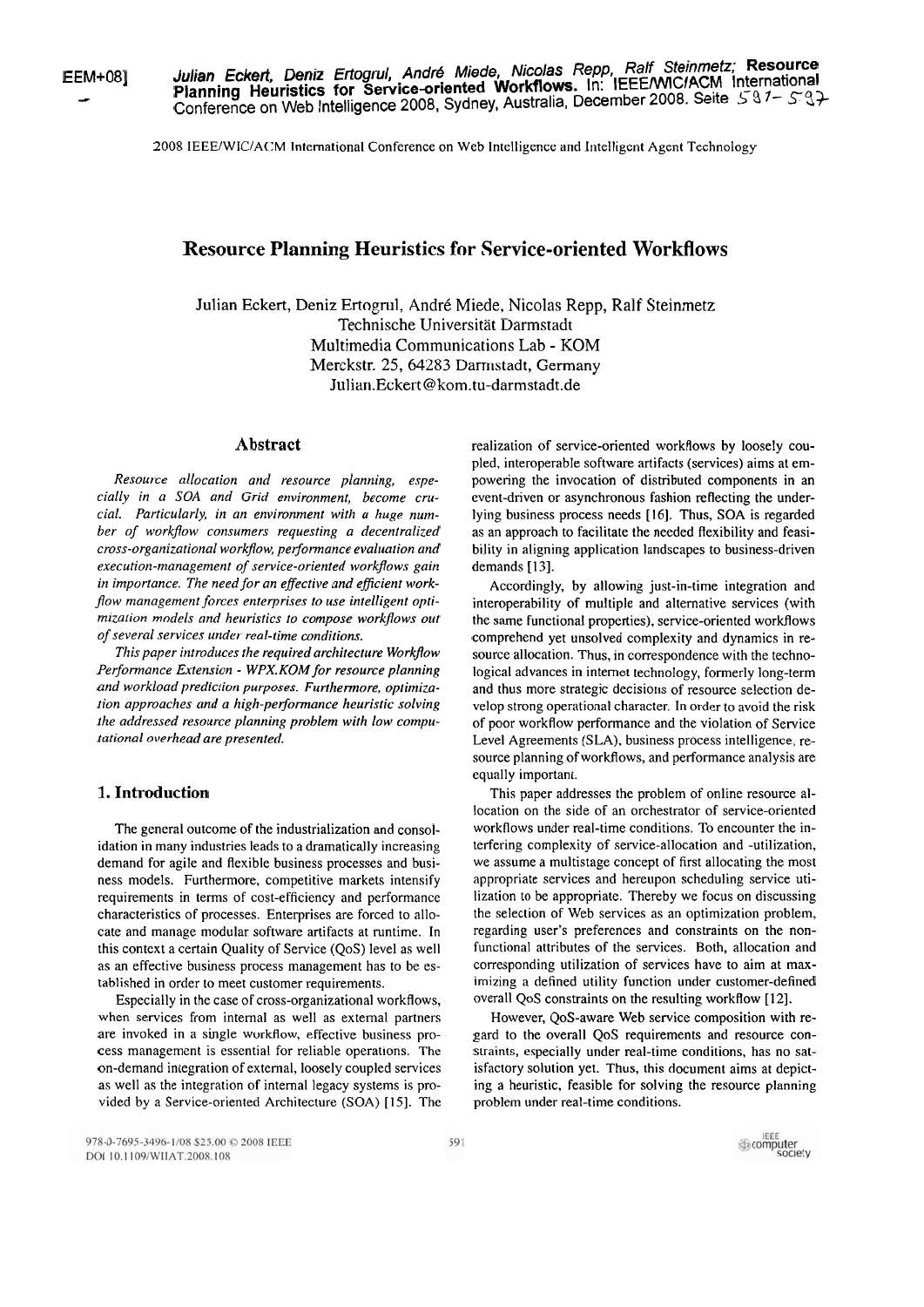The remainder of this paper is structured as follows. After an overview about related work in section 2 the considered scenario is described in section **3.** The required architecture as well as the detailed resource planning approach are depicted in section 4 and 5, respectively. After an evaluation in section 6, the paper closes with a summary and an outlook on future work.

#### **2. Related work**

Composition and modeling of functional characteristics of service-oriented workflows has received much interest. Mostly semantic [6] [19] or rule-based [7] [18] approaches have been proposed for this problem. However, non-functional QoS issues, especially that of the resulting composite workflow, have been addressed by these approaches only partially.

Research in the environment of dynamic Web sewice composition recently concems the mentioned overall QoS behavior of the entire workflow. These approaches aim at optimization of multiple QoS-criteria (such as price, response time, and reliability) while regarding global constraints on the composite workflow. This combinatorial optimization problem is proven to be NP-Hard  $[12] [14] [17]$ .

Graph-based approaches map the composition problem to a Multi-Constrained Optimal Path (MCOP) problem. Lin and Yu present a heuristic for the Multi-Constrained Shortest Path (MCSP) problem with polynomial complexity [12]. However, this is, in its concrete runtime-behavior, still not suitable for real-time application. When modeling a network impact (QoS-value of the network linkage), the graphmodel's comparative suitability increases with the relative weight of network conditions. Moreover, graph-based models can solve multiple process plans at the Same time (e. g. alternative workflow routes).

Combinatorial approaches transform the composition problem into a Multi-choice Multi-dimension Knapsack Problem (MMKP) [14]. Aggarwal et al. and Zeng et al. both propose approaches using the integer linear programming method to exactly solve the service selection problem as an instance of MMKP [I] [21]. However, this is too complex for run time decisions [I21 [20].

Meta-heuristics have been proposed by several authors for solving the MMKP-problem. Canfora et al. and Khuri et al. discuss genetic algorithms and state that these perform much better and reveal significant improvement in terms of scalability compared to conventional linear integer programming approaches [5] [I I]. The authors confirm outperformance in terms of runtime-behavior and scalability compared to linear programming. However, they reveal marginal improvement of the solution with drastic increment in computation time, when using the solution of their proposed heuristic as an initial solution. Akbar et al. an-

alyze the weak worst-case complexity of these approaches compared to efficient greedy heuristics such as [2] [IO].

Besides these considerations there also have been attempts to optimize the worst-case and the average-case performance behavior of distributed service-oriented workflows [8] [9]. However, none of these optimization approaches has considered limited service execution capacities yet.

#### **3. Scenario**

The scenario of this work focuses on service-oriented cross-organizational workflows. Assuming a large set of workflow consumers, requesting a specific workflow at a specific time period, the question arises if it is possible to offer all of them a workflow execution at demanded performance properties. This implies that an arbitrary workflow orchestrator has to be able to determine optimal sewice compositions for all workflow consumers. As described in section 2, several approaches exist to determine optimal execution plans for *one* specific workflow execution request.

In contrast, the considered scenario includes multiple workflow consumers, requesting workflow executions at the same time (Figure 1). Such workflows can invoke intemal as well as external services from other enterprises. Thus, in order to be able to execute a huge amount of simultaneous execution requests, an intermediary must apply request managing.



**Figure 1. Research scenario** 

The intermediary has to monitor, collect, and prioritize all workflow execution requests. Moreover, he is responsible for the detailed resource planning, i. e. the selection and invocation of services under several constraints. Assuming several priority classes such as gold, silver, and bronze requestors, optional execution plans with several QoS levels have to be specified. For huge amounts of incoming execution requests, effective resource planning is essential in order to avoid performance degradation. Multiple sewices may have to be invoked in parallel. The challenge will be to determine cost-efficient execution plans that fulfill the QoS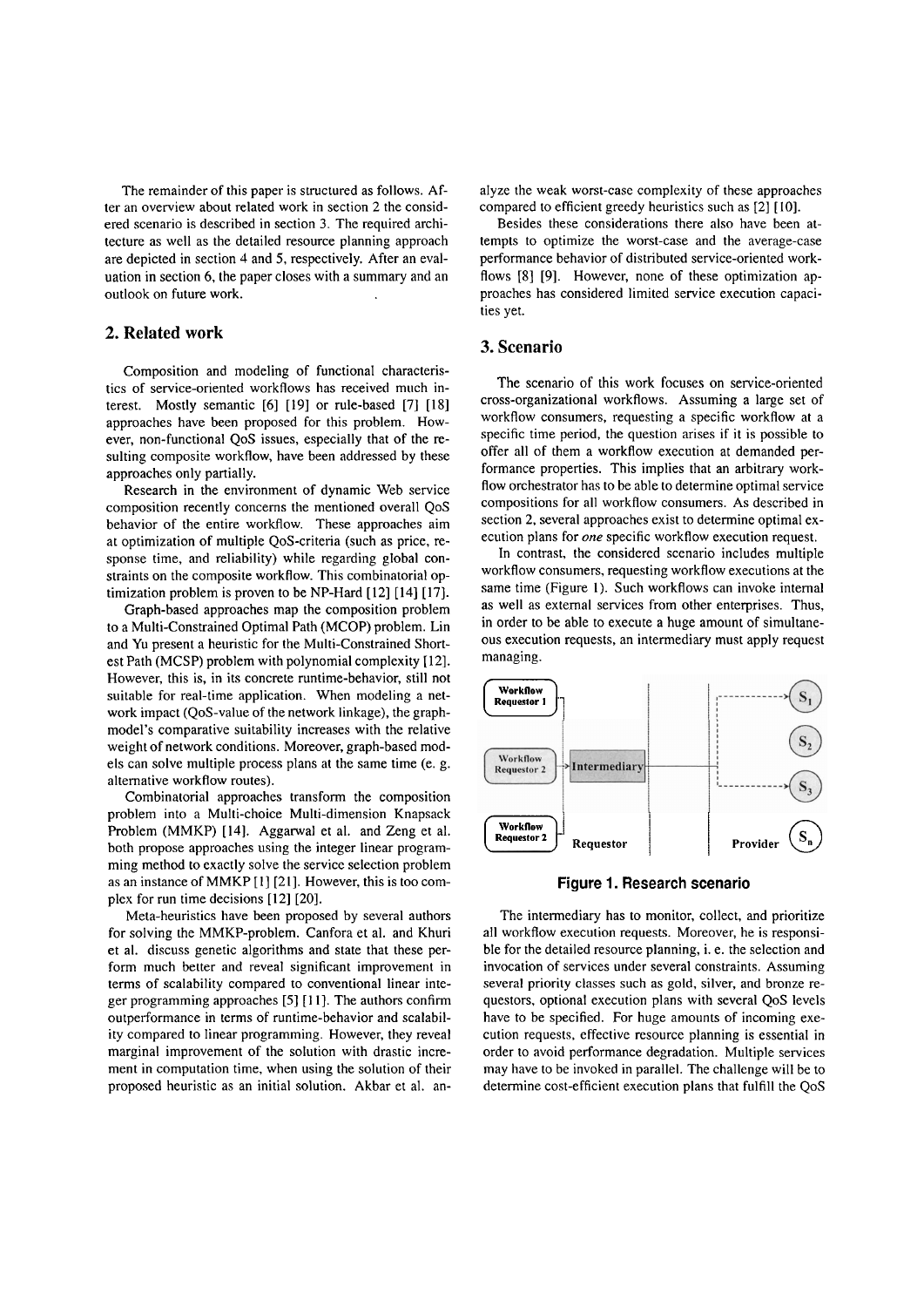demands and guarantee the execution of all workflow execution requests.

## **4. WPX.KOM** - **An architecture for resource planning**

The following resource planning architecture represents an architectural extension to the proxy architecture WSQoSX.KOM [3]. This architecture for managing arbitrary Web service workflows is able to compose workflows from multiple services while considering multiple QoS demands, such as response time, cost, etc. The modular architecture consists of several components as an Accounting, QoS Monitoring, and SLA Management component.

From QoS perspective, the most important component in this architecture is the Service Selection Component. Service selection models and heuristics for QoS aware optimization of single workflow requests are well studied in literature, e. g. [4]. However, these architectures do not consider multiple parallel workflow execution requests and parallel service invocations.



# **Figure 2. Workflow Performance Extension** - **WPX.KOM.**

The presented research aims at service composition for a lage amount of workflow requests and the associated problem of Iimited service capacities. The question is which components are necessary to handle a large amount of incoming requests from different priority classes with several QoS requirements. To overcome these challenges, the Workflow Performance Extension - WPX.KOM has been developed. Mandatory architectural components, such as a *Resource Planner* and a *Workload Predictor* are included in this architecture. The *Workload Predictor* has to monitor incoming workflow execution requests and makes forecasts for future workload. The *Resource Planner* has to determine optimal service compositions, check whether the execution capacity of any service is reached, replace scrvices by other services and specify which services have to be invoked in parallel in order to be able to serve all incoming requests. The tasks of the two architectural components are:

- Workload Predictor
	- Monitoring of incoming workflow execution req.
	- Quantitative forecasting
	- Request Prioritization
- Resource Planner
	- Determination of efficient service composition
	- Checking of service execution capacity
	- Replacing of services
	- Execution scheduling based **on** workload predict.

The *Resource Planner* receives its information from the *Workload Predictor* and has to communicate with the Accounting and the QoS Monitoring component. For resource selection, the *Resource Planner* has to gather information about costs and QoS properties of invoked services to build up an efficient execution plan for the next planning period. The detailed procedure of this approach is shown in the following section.

#### **5. Resource Planning**

This section comprises an overview of the developed optimization model that maps the above described resource planning problem. Moreover, it provides a feasible service selection procedure for the *Resource Planner,* based on a developed high-performance heuristic.

#### 5.1. Optimization model

The depicted resource planning problem can be described as follows. **A** composite workflow has to be determined, by selecting (a) specific service(s), out of a multitude of available services with the same functional parameters for each workflow-step. At this, the decisions in each workflow-step are interconnected by global constraints on the resulting workflow. In each set of functionally equivalent services, the alternatives are solely distinguished by their non-functional properties (such as response time, execution capacity, costs etc.). Thus, the objective of a selection is to maximize a defined non-functional utility of the composite workflow (which is a result of the respective properties of the utilized services), regarding defined constraints on the entire workflow. This combinatorial optimization problem can be mapped to a NP-hard multiplechoice multi-dimensional knapsack problem (MMKP) [14].

In the following, there will be a presentation of a specific instance of this optimization model. In the presented model,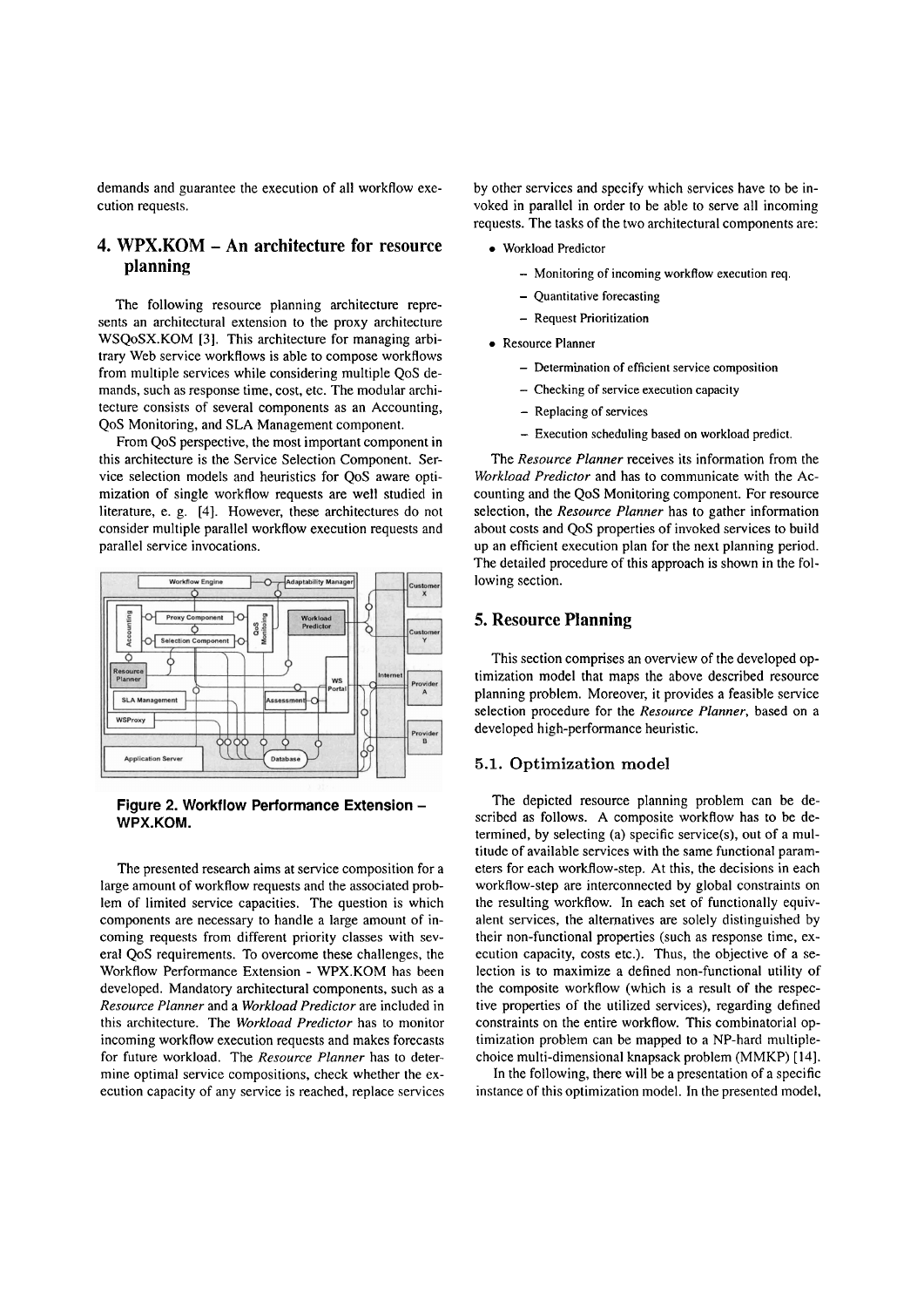the objective of the selection will be to minimize the service invocation costs, regarding a restriction on the overall response time of the workflow. In accordance, there is only a one-dimensional constraint observation (response time). A specific overall response time for a specific maximum bulk of requests must not be violated, whilst the selection must cornprise enough processing capacity in each workflow step for this specific maximum bulk of requests.

As we analyze workflows with a sequential order of process steps, a workflow consists of *n* tasks. Task *i(i* = 1, ..., *n*) has to be executed before task  $i'(i' = 1, ..., n)$  if  $i < i'$ . The set of  $m_i$  different services that provide the required functionality for task *i* is called category *i.* If the binary variable  $x_{i,j} = 1$ , it means that Web service *j* of category *i* is selected to be executed within the execution plan. Executing  $WS_{i,j}$  within the workflow means that the workflow-engine requests the respective service supplier in a single request to deliver  $k(k = 1, ..., |cap_{i,j}|)$  units of Web service executions. Subsequently the service provider processes the request and returns after  $t_{i,j}$  time units. Thus, Web service capacity is a discrete portion of parallel executions.

The following list gives an overview about indices and parameters used in the following consideration:

| : Index for workflow-step                      |
|------------------------------------------------|
| : Index for candidate services in category $i$ |
| : Costs caused by $WS_{i,j}$                   |
| : Response-time of $WS_{i,j}$                  |
| : Processing capacity of $WS_{i,j}$            |
| : Workflow response time restriction           |
| : Workload                                     |
|                                                |

Here,  $i$  denotes the workflow-step and  $j$  a specific Web service of its service category. The cost accounted for the execution of each service  $WS_{i,j}$  is denoted as  $c_{i,j}$ , whilst  $t_{i,j}$  denotes its response time and  $cap_{i,j}$  its specific execution capacity. The service providers offer their services according to the following conditions: Up to its maximum execution capacity  $cap_{i,j}$ , a service  $WS_{i,j}$  always reveals a fix response time  $t_{i,j}$  and fix costs  $c_{i,j}$  independent from the workload. This implies that the specific service can handle up to *capi,j* service executions in parallel with an equal response time. Except from practical issues, these assumptions reflect a worst-case observation in order to be able to guarantee a certain QoS.

Equation (1) shows the binary variable  $x_{i,j}$  that describes whether the corresponding Web service  $WS_{i,j}$  is selected in the respective composition or not:

$$
x_{i,j} \in 0, 1 \tag{1}
$$

Objective funtion:

$$
MinF(\vec{x}) = \sum_{i=1}^{n} \sum_{j=1}^{m_i} x_{i,j} * c_{i,j}
$$
 (2)

Constraints:

$$
\sum_{j=1}^{m_i} x_{i,j} * cap_{i,j} \ge W \quad \forall i = 1, ..., n
$$
 (3)

$$
\sum_{i=1}^{n} \max \left\{ t_{i,j} | x_{i,j} = 1 \right\} \leq \tau \tag{4}
$$

The objective function depicted in equation (2) assures the selection of a Set of services at minimal overall costs. Equation (3) ensures for all process steps  $(i = 1, ..., n)$  a selection of a set of services that is able to handle all incoming execution requests *W.* This can either be achieved by choosing one specific Web service with a potential execution capacity exceeding the amount of execution requests, i. e.  $cap_{i,j} \geq W$  or a set of services whose sum of processing capacities exceeds the requested execution capacity, e. g.  $cap_{1,1} + cap_{1,8} \geq W$ .

As depicted in section 4, the workflow predictor prioritizes the requests into several classes with specific workflow execution deadlines. Regarding a specific category we assume an execution deadline  $\tau$ . To guarantee workflow termination within  $\tau$  time units, we have to make a bottleneck consideration. In order to determine the longest path through the workflow, in each workflow-step the selected service with the maximum response time has to be considered. Summing up these maximum response times in each workflow-step, we obtain the response time for passing all workload through the workflow. Equation (4) ensures that an execution plan is determined that holds the deadline *T.* 

We have seen that due to its combinational nature, the MMKP is proven to be NP-Hard [12]. Moreover, the combinatorial complexity of the model presented here, exceeds that of the MMKP. Within each workflow-step, not only one, but multiple services can be chosen. However, our optimization model can be reduced to the MMKP.

In order to do so, it is necessary to determine all valid subsets (satisfying capacity requirements AND no service can be rernoved without violating capacity requirements) of the services in each category *i.* Assuming a finite set *S* of services with cardinality  $|m_i|$  in each category i, then the power set of *S* has cardinality of **2m.** The power set represents the set of all subsets of  $S$ . In the worst-case it is necessary to enumerate each subset. By enumerating and representing each valid subset as a single service with aggregated properties of the included services, we can map the presented model to the NP-hard MMKP. In the worst-case this means a computational overhead *co* in relation to [12]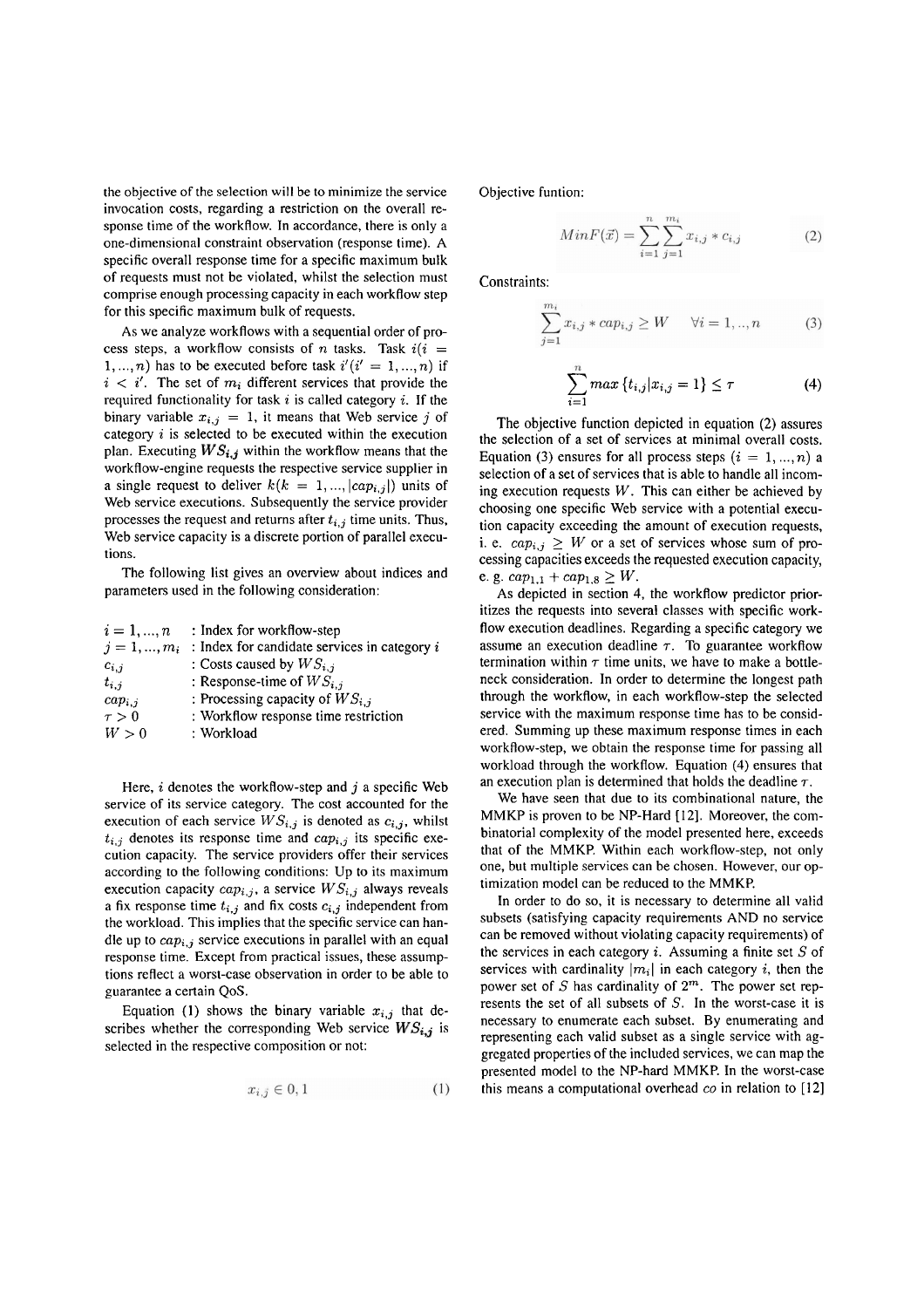of  $co = n * 2<sup>m</sup>$ . In accordance, the presented optimization problem is also NP-hard and thus, requires an efficient heuristic as described in the next subsection.

#### 5.2. **Heuristic H1-G.KOM**

To overcome the exponential computational complexity of this combinatorial optimization problem, this section provides an efficient heuristic for the adressed resource planning that can be applied to problems with multidimensional constraints on the entire workflow.

Its general approach is to find a near-optimal solution outgoing from an initial feasible solution. Outgoing from an initial feasible solution, in case of multi-dimensional constraints on the workflow, a single-dimension reduction is applied. In the next step, analogue to [20], the achieved items are sorted in a single list according to a metric referring to the utility relative to the resource consumption [2]. Ultimately, using the sorted list, an approximation algorithm is applied in order to reach a near-optimal feasible solution. A pseudo code of the proposed heuristic can be seen in the following.

```
While (capncity o f newSelectioni < W) A (k 5 mi) load in workflow-step i (in the presented model Ri,jGti,j). 
 if (X_{i,j} \text{ from } l_i [k] \notin newSelection_i)newSelection_i = newSelection_i \cup X_{i,j}replan list l_i according to remaining workload
 k + +if capacity of newSelection<sub>i</sub> \geq W
Exchange currentSelection_i with newSelection<sub>i</sub>
if \neg (constructed) \lor (newCost > oldCost)degrade random previow selecrion 
  recalculore newselection, und rerry inserr 
  ij-(constrSati8 fied) V (newcost > oldcost)
```

```
reinsert currentSelection;
```
Applying H1<sub>-G</sub>.KOM, the *first step* is to determine a feasible initial solution. As we assume a positive correlation of a Web service's costs  $c_{i,j}$  to its' execution capacity  $cap_{i,j}$  and a negative correlation to its' response time  $t_{i,j}$ , more expensive services are more likely to satisfy constraints on the given resources. Thus, H1-G.KOM generates the initial solution by selecting the most expensive service(s) in each category, starting with  $WS_{i,\alpha}$  $(c_{i,\alpha} = max \{c_{i,j} | j = 1, ..., m_i\})$  to find a feasible solution. For complexity evaluation, in the following we assume all  $m_i = m$ . Thus, the worst-case complexity of this step (no feasible solution exists) is  $O(z * m * n)$  (with  $z =$  number of resources).

In a *secondstep,* in case of multi-dimensional constraints on the workflow, a dimension reduction is performed. Assuming  $z$  resources, H1<sub>-G</sub>.KOM calculates the consumption of each resource  $k(k = 1, \ldots, z)$  by the entire workflow of the initial solution  $R\alpha_k = \sum_{i=1}^n r_{i,y,k}, (x_{i,y} = 1).$ By dividing the effective resource consumption of each resource  $k$  through its constraint value  $W_k$ , we achieve a penalty vector. The penalty  $p_k = R\alpha_k/W_k$  for resource k is proportional to its utilization in the initial solution and thus, indicates its relative expensiveness. These penalty weights are then used to calculate for each  $WS_{i,j}$  the consumption of the aggregate single resource  $R_{i,j} = \sum_{k=1}^{z} p_k * r_{i,j,k}$ . This step is not necessary to solve the presented model, as we regard a one-dimensional constraint on the entire workflow (response time). The complexity of this step is  $O(n * (z + m)).$ 

The *third step* is to generate a single priority list of candidates to be part of the workflow. The aim is to sort candidates according to a metric depicting their utility relative to their resource consumption. The achieved two-dimensional search space in the presented model is cost and time consumption. As maximizing the utility of a selection corresponds to minimizing its costs, we calculate for each alternative  $WS_{i,j}$ , a metric  $s_{i,j}$  as the costs multiplied with the resource consumption, as we Want to minimize both. Ad*forall s<sub>i,j</sub> in ascending order forall s<sub>i,j</sub> in ascending order ditionally, this value is divided by the relative offered exe- current Selection<sub>i</sub>* = *initially selected services in category i* cution capacity as *currentSelection<sub>i</sub>* = *initially selected services in category i* cution capacity as less capacity infers less utility and thus, new Selection<sub>i</sub> = {}<br>more costs. This parameter represents the potential cost that *newSelection<sub>i</sub>* = {}<br> *nore* costs. This parameter represents the potential cost that<br> *newSelection<sub>i</sub>* = *newSelection<sub>i</sub>*  $\cup X_{i,j}$ <br> *service W.S., would induce to satisfy the demanded work. newSelection<sub>i</sub>* = *newSelection*<sub>i</sub>  $\cup$   $X_{i,j}$  **service**  $WS_{i,j}$  would induce to satisfy the demanded work-

$$
s_{i,j} = \frac{c_{i,j} * R_{i,j}}{\min\left\{1, \frac{cap_{i,j}}{W}\right\}}\tag{5}
$$

The points sorted in a single list, build a priority list of candidates to switch with services in the initial solution. The complexity of this step is  $O(n * m + n * log(n))$ .

In a *fourth step*, the heuristic applies a switching algorithm. Going in ascending order through the sorted list of  $s_{i,j}$  values, it tries to exchange the respective Web services with those that are currently selected in the workflow. This will incrementally enhance the solution by gradually saving costs and approaching up to the resource constraints. As not only single Web services, but sets of services have be selected in each category to satisfy workload, the service corresponding to  $s_{i,j}$  may be amended with other services from category *i.* In order to reduce the complexity of this operation, HI-G.KOM additionally adds all candidates in *step three* into priority lists  $[l_i]$  for each workflow-step i. Moreover, these Iists allow dynamic reordering of candidates according to the remaining workload. For this purpose, the metric in each list  $\lfloor l_i \rfloor$  is defined as

$$
l_{i,j} = \frac{c_{i,j} * R_{i,j}}{\min\left\{1, \frac{cap_{i,j}}{W - \sum_{i=1}^{m_i} cap_{i,j} * x_{i,j}}\right\}}
$$
(6)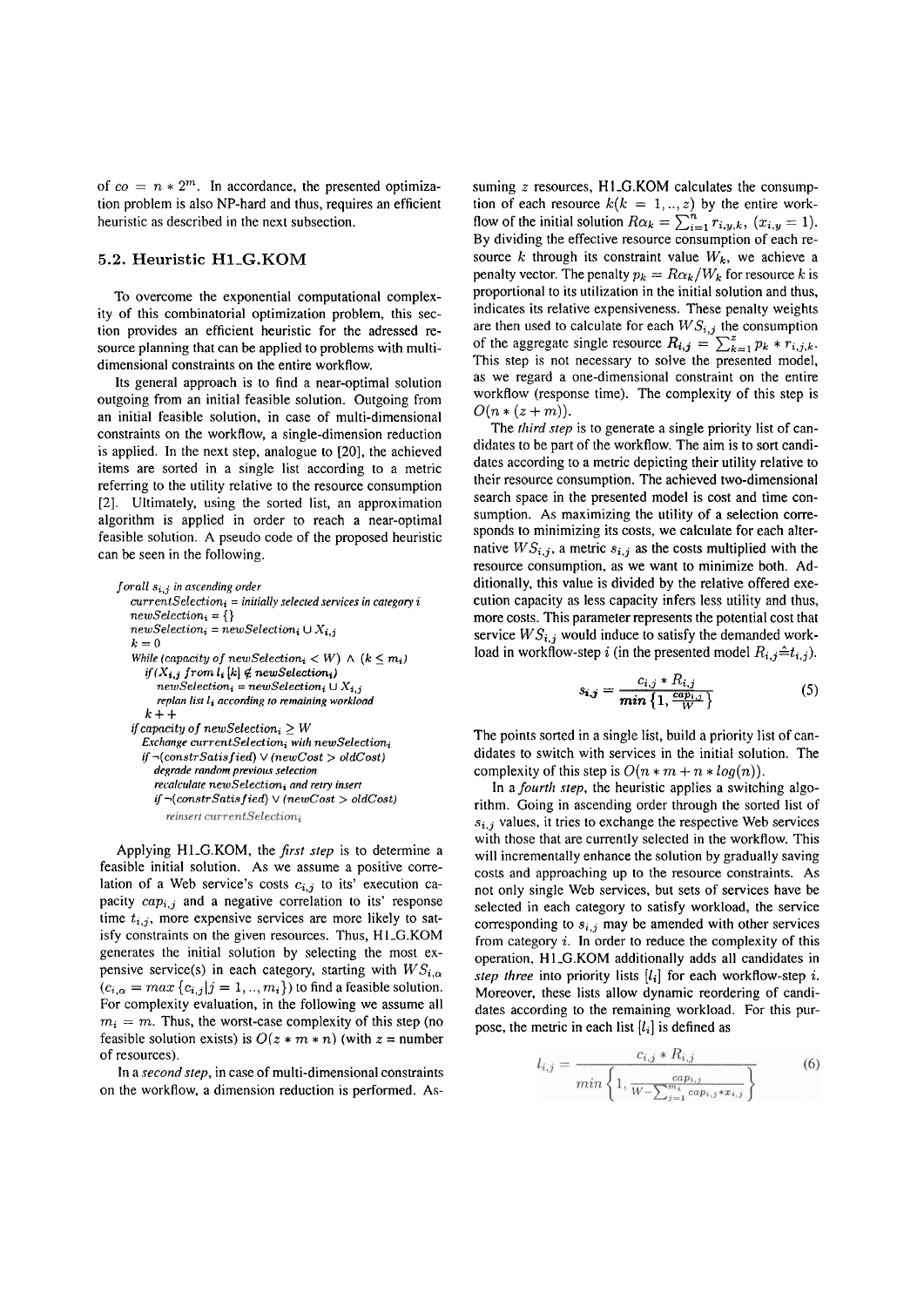Another feature of the heuristic is, that when going through the global list of  $s_{i,j}$  values, it can revise previously taken decisions to avoid local optima. If exchanging of a service selection fails due to lower utility or constraint violation, it retries an exchange by degrading a randomly picked previous selection. The worst-case complexity of this step is  $O(n * m^2)$ .

#### **6. Evaluation**

This section provides an evaluation of the developed heuristic H1<sub>-G</sub>.KOM. In reference to the exact solution of an integer programming approach, it will evaluate computation performance and solution quality on varying problem sizes. The experiments were run on an Intel Centrino (2 GHz) System with 3GB of RAM, running Windows XP. We implemented a data generator and a simulation engine with the Java JDK version 1.6.0.06.



**Figure 3. Impact of problem size** 

The data generator creates test cases with specific numbers of categories and category sizes. Our evaluation analyzes the impact of 1. the problem size (number of categories and service candidates) and 2. the strength of resource constraints, by comparing the results of H1<sub>-G</sub>.KOM to those of the exact approach. For each set, 20 test cases were processed by Hl-G.KOM and a linear integer program in Ip-solver ' (using a Simplex algorithm and Branch&Bound).

The created sets vary in the number of categories and service candidates ( $m_i = m \forall$  categories) as shown in Figure **1.** For the service properties we defined a random variable  $C$  for costs with a dispersion about 60% around its mean value  $(E(C))$ . Further variables T for response time (correlation to costs about -0.9) and  $CAP$  for capacity (+0.9)

were defined. In each test case, the restriction of  $\tau$  was set to 90% of the potential average response time of the workflow  $(0.9*n*E(T))$  and W was set to 25% of the potential average execution capacity in a category  $(0.25 * m * E(CAP))$ .



#### **Figure 4. Impact of capacity restriction**

With a relative processing time less than 0.4% (vastly decreasing with increasing problem size), the heuristic significantly outperforms the integer programming approach, whilst solution quality fluctuates about 95%. In absolute values, processing times of H1<sub>-G</sub>.KOM remain on an extremely low level, feasible for runtime conditions as shown in Table 1 and 2. Even larger problems about 7 categories and 40 candidates are solved in less than one second.

| cat. _ service cand. | 55     |         |          |
|----------------------|--------|---------|----------|
| $lp_solver$ (ms)     | 476.72 | 6766.86 | 27106.89 |
| $H1_G.KOM(ms)$       |        | .62     | 3.92     |

**Table 1. Computation time 1** 

Regarding capacity constraints, the results reveal most computational load about 35% to 45% workload demand. With increasing workload, it is less likely to find a feasible solution and thus, processing times vastly decrease.

| l cat. _ service cand.       | 5.10 |                                   | $5-20$                 |
|------------------------------|------|-----------------------------------|------------------------|
| $\log_{10}$ lp_solver $(ms)$ |      | $595264.53 \mid \approx 38000000$ | $\perp \approx 7^{20}$ |
| H <sub>1</sub> -G.KOM (ms)   | 6.94 | 5.67                              | 71.82                  |

#### **Table 2. Computation time 2**

However the evaluation shows that the developed heuristic Hl-G.KOM provides very good results in terms of solution quality and overall computational performance. Without this developed heuristic it would not be possible for an intermediary to plan all services in terms of an efficient resource planning in real-time.

I **http://lpsolve.soiirceforge.net/5.5I,** Version **5.5.0.12**